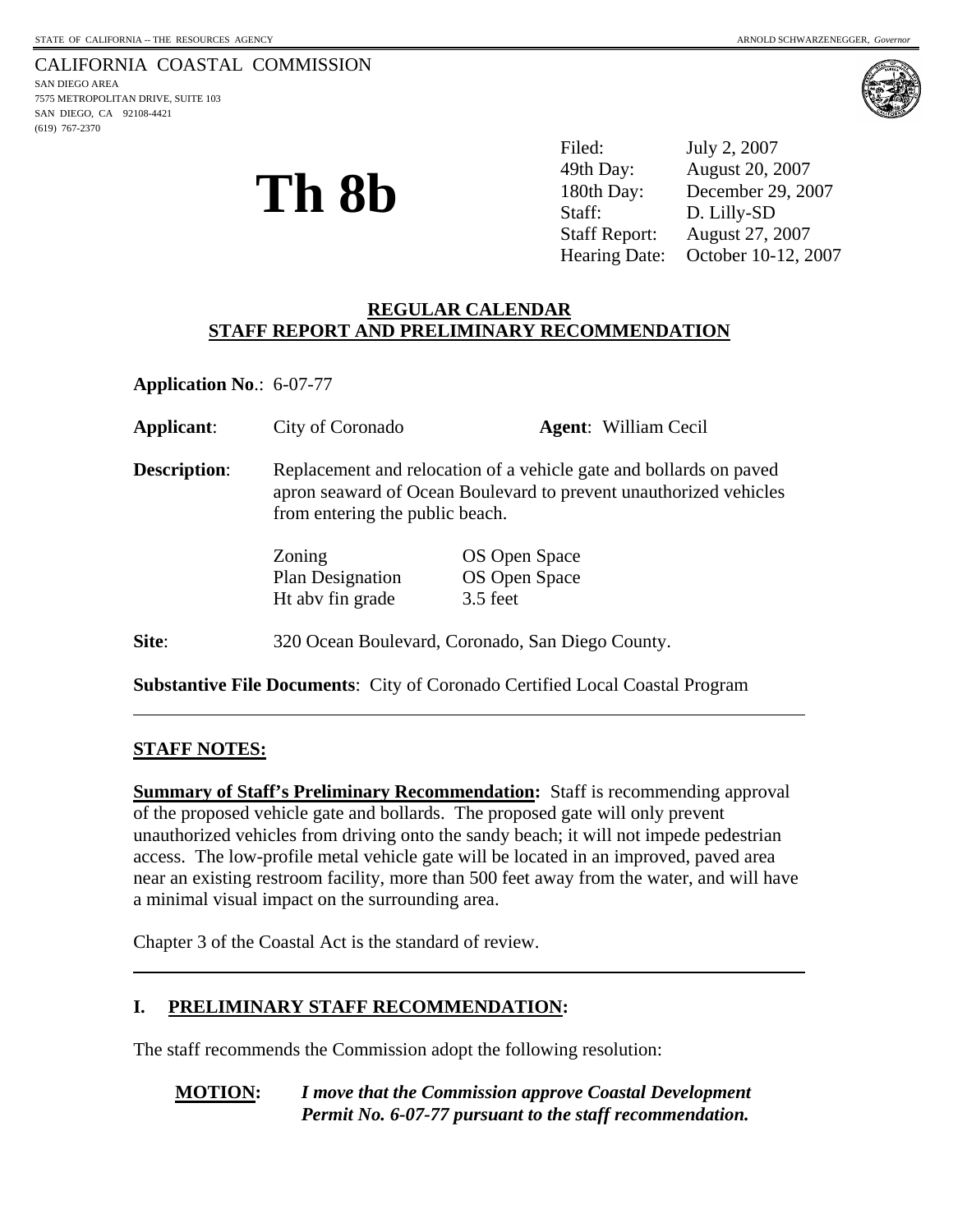# **STAFF RECOMMENDATION OF APPROVAL:**

Staff recommends a **YES** vote. Passage of this motion will result in approval of the permit as conditioned and adoption of the following resolution and findings. The motion passes only by affirmative vote of a majority of the Commissioners present.

# **RESOLUTION TO APPROVE THE PERMIT:**

The Commission hereby approves a coastal development permit for the proposed development and adopts the findings set forth below on grounds that the development as conditioned will be in conformity with the policies of Chapter 3 of the Coastal Act. Approval of the permit complies with the California Environmental Quality Act because either 1) feasible mitigation measures and/or alternatives have been incorporated to substantially lessen any significant adverse effects of the development on the environment, or 2) there are no further feasible mitigation measures or alternatives that would substantially lessen any significant adverse impacts of the development on the environment.

# **II. Standard Conditions**.

See attached page.

### **III. Findings and Declarations.**

The Commission finds and declares as follows:

 **1. Detailed Project Description/History.** The proposed project is replacement and relocation of a low vehicle gate/barrier supported by bollards to a location approximately 65 feet seaward of the curb at the intersection of Ocean Boulevard and Ocean Drive in the City of Coronado. There is an existing rock revetment all along the seaward side of Ocean Boulevard that prevents vehicle access to the beach except for the northern terminus of the street adjacent to Sunset Park where there are existing dunes. A curb cut in the sidewalk across from Ocean Drive allows lifeguard vehicles to access the sand between the revetment and the dunes to reach the beach and lifeguard stations at North and Central beaches.

Approximately 10 years ago, the City had bollards supporting a vehicle gate near the curb at the subject site to limit vehicle use of the area to lifeguard vehicles only. The City has indicated that the previous gate was removed due to damage from corrosion and vehicles hitting the bollards. The City has stated that vehicles are becoming an increased risk to pedestrians due to the increasing number of visitors, 4-wheel drive vehicles, and the lack of any deterrent at the site. Vehicles have been seen driving onto the beach to unload equipment and pallets at the nearby firepits, posing a significant safety threat. The proposed gate is intended to prevent vehicles other than authorized City vehicles from driving onto the sand.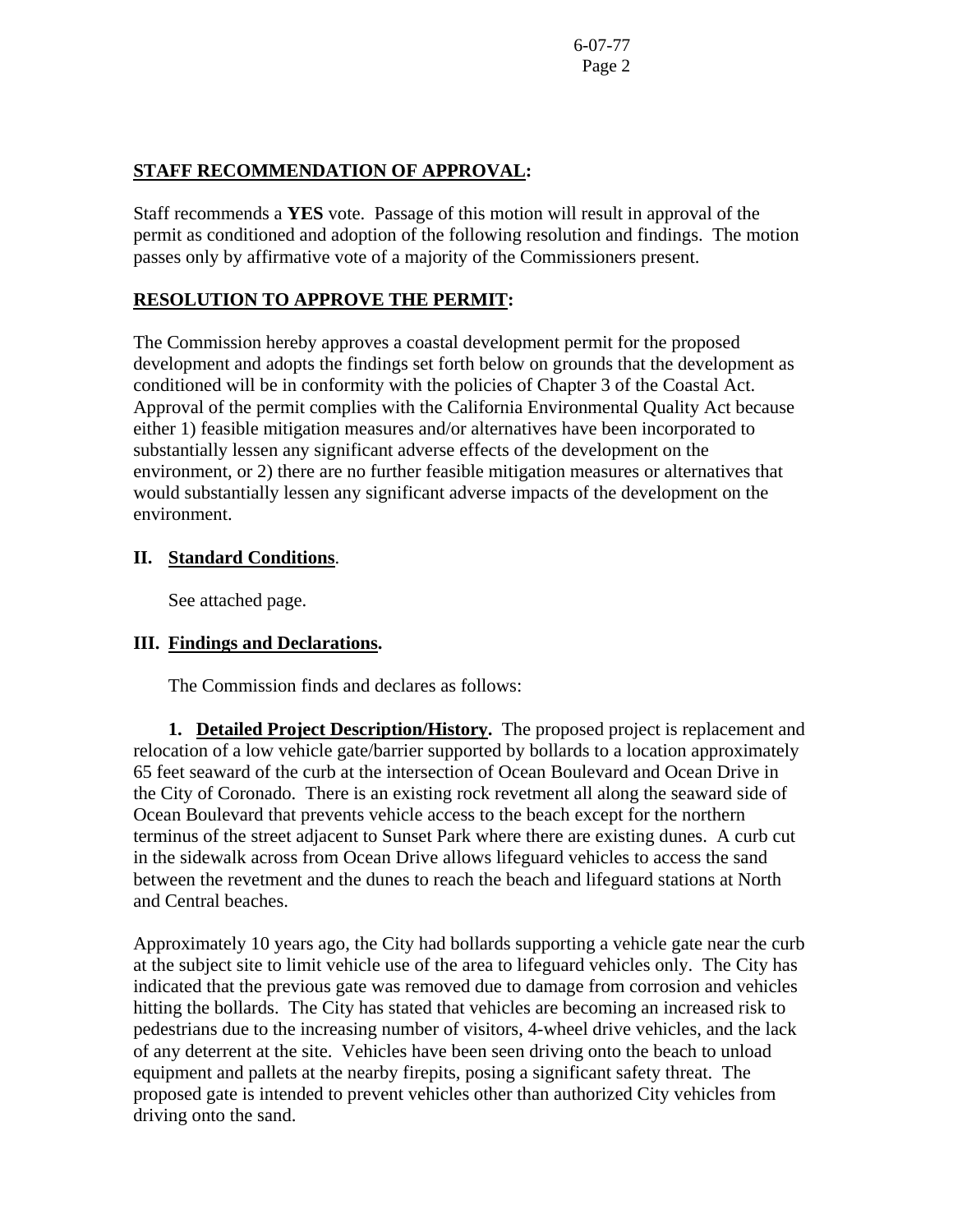Since that time, the City has constructed a new paved apron/driveway and restroom at the subject site just seaward of the revetment (CDP #6-04-140). The proposed, approximately 3 ½ foot-high, metal pole swing gate would be supported by bollards located approximately 50 feet further seaward than that the previous gate, on the existing concrete apron next to the restroom (see Exhibit #2). During daylight hours, the gate would be opened to allow unimpeded views to the beach and allow lifeguard and beach maintenance vehicles to access the beach. When lifeguards leave for the evening, the gate would be closed to prevent vehicles from driving onto the beach. The gate would have no impact on pedestrians' ability to access the beach, as there would be adequate room on either side of the low barrier to allow unimpeded access.

Although the City has a certified Local Coastal Program, the site is located within the Commission's original jurisdiction; thus, Chapter 3 of the Coastal Act is the standard of review.

**2. Visual Resources**. Section 30251 of the Coastal Act addresses visual resources, and states, in part:

 The scenic and visual qualities of coastal areas shall be considered and protected as a resource of public importance. Permitted development shall be sited and designed to protect views to and along the ocean and scenic coastal areas, to minimize the alteration of natural land forms, to be visually compatible with the character of surrounding areas, and, where feasible, to restore and enhance visual quality in visually degraded areas….

The City has stated the location for proposed gate set back from the curb rather than right next to the curb as the former gate was chosen because being further back from the street, the gate will be located slightly downslope from the curb, and thus will less visually obtrusive than a gate adjacent to the street. The beach at this location is more than 700 feet wide, and the gate will not be visible from the water line. The gate will be located in an area developed with a rock revetment, concrete apron and restroom building. As proposed, no significant impacts to views or scenic coastal areas will occur.

Therefore, the Commission finds the project consistent with Section 30251 of the Act.

**3. Public Access**. Many policies of the Coastal Act address the provision, protection and enhancement of public access opportunities, particularly access to and along the shoreline, including Section 30210 and Section 30213. Section 30604(c) of the Act requires that a specific access finding be made for any development located between the sea and the first public roadway.

The proposed gate is intended to prevent vehicles other than authorized City vehicles from driving onto the sand. The proposed vehicle gate will be located towards the seaward end of a concrete driveway between an existing revetment and elevated dunes. When closed, the proposed gate will effectively block vehicles from accessing the beach,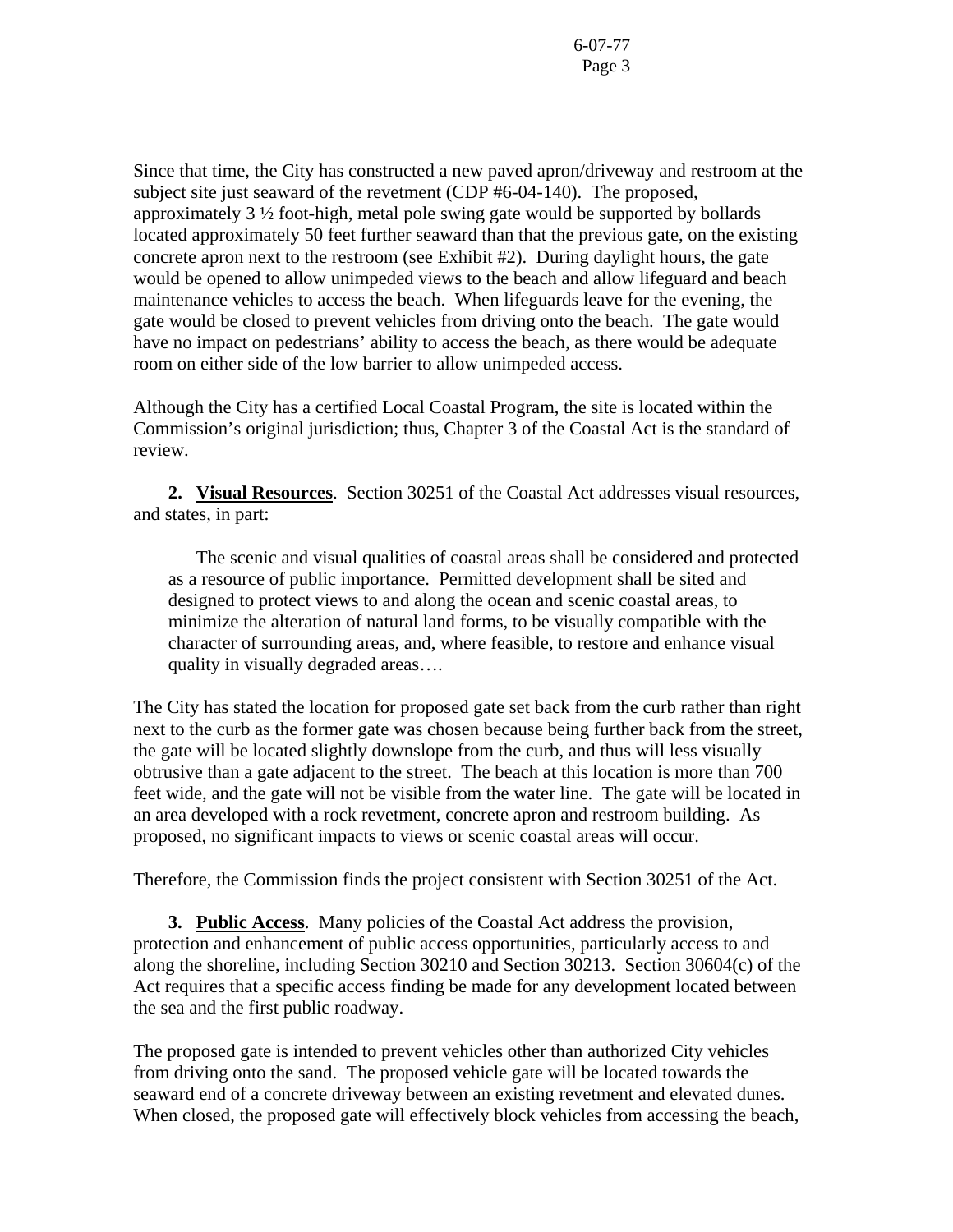but there will be several feet on either side of the bollards and gate that will allow continuous pedestrian access. (Traversing the dunes and rock in this area is also easily and frequently done on foot). Access to the shoreline is also available from the sidewalk at numerous points along the 500-foot stretch of Ocean Boulevard northwest of the subject site. Therefore, the proposed development would have no adverse impacts on public access opportunities, consistent with the public access policies of the Coastal Act.

**4. Local Coastal Planning**. The City of Coronado has a certified LCP and has assumed permit-issuing authority for the majority of the City, all of which is in the coastal zone. The site of the subject proposal, however, is located in an area that is subject to the Commission's original permit jurisdiction because it is located on public trust lands. Thus, Chapter 3 of the Coastal Act is the standard of review. The subject site is zoned and designated for Open Space (OS) in the City's certified LCP. As discussed above, the proposed vehicle gate can be found consistent with this designation. Therefore, the Commission finds the proposed development will not prejudice the ability of the City of Coronado to continue implementation of its certified LCP.

 **5. California Environmental Quality Act**. Section 13096 of the Commission's Code of Regulations requires Commission approval of coastal development permits to be supported by a finding showing the permit to be consistent with any applicable requirements of the California Environmental Quality Act (CEQA). Section 21080.5(d)(2)(A) of CEQA prohibits a proposed development from being approved if there are feasible alternatives or feasible mitigation measures available which would substantially lessen any significant adverse effect which the activity may have on the environment.

As discussed herein, the proposed project will not cause significant adverse impacts to the environment. Specifically, the project has been found consistent with the visual resource, water quality, and public access policies of the Coastal Act. There are no feasible alternatives or mitigation measures available which would substantially lessen any significant adverse impact which the activity might have on the environment. Therefore, the Commission finds that the proposed project is the least environmentally damaging feasible alternative and is consistent with the requirements of the Coastal Act to conform to CEQA.

### **STANDARD CONDITIONS:**

- 1. Notice of Receipt and Acknowledgment. The permit is not valid and development shall not commence until a copy of the permit, signed by the permittee or authorized agent, acknowledging receipt of the permit and acceptance of the terms and conditions, is returned to the Commission office.
- 2. Expiration. If development has not commenced, the permit will expire two years from the date on which the Commission voted on the application. Development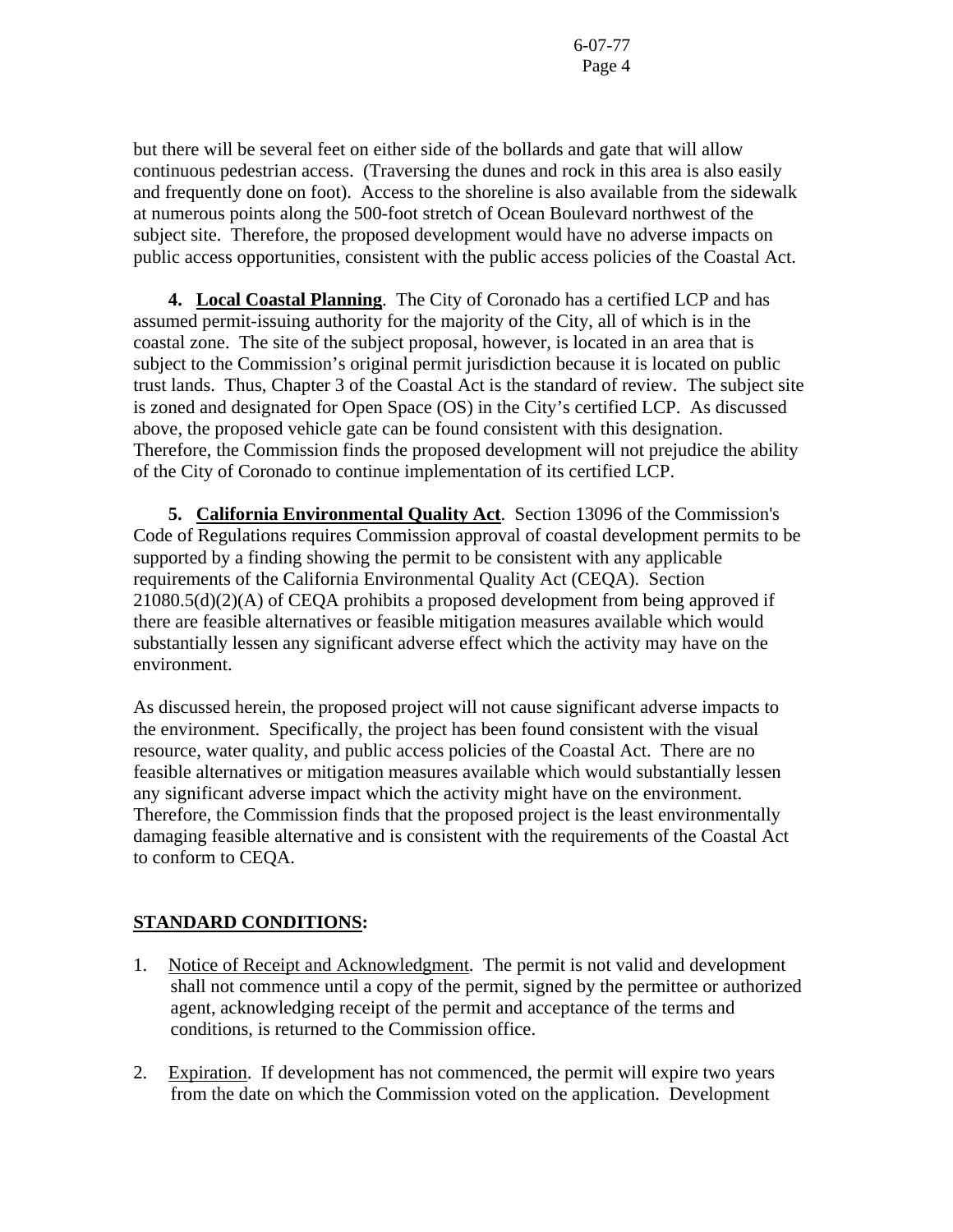shall be pursued in a diligent manner and completed in a reasonable period of time. Application for extension of the permit must be made prior to the expiration date.

- 3. Interpretation. Any questions of intent or interpretation of any condition will be resolved by the Executive Director or the Commission.
- 4. Assignment. The permit may be assigned to any qualified person, provided assignee files with the Commission an affidavit accepting all terms and conditions of the permit.
- 5. Terms and Conditions Run with the Land. These terms and conditions shall be perpetual, and it is the intention of the Commission and the permittee to bind all future owners and possessors of the subject property to the terms and conditions.

(G:\San Diego\Reports\2007\6-07-077 Coronado Beach Gate stfrpt.doc)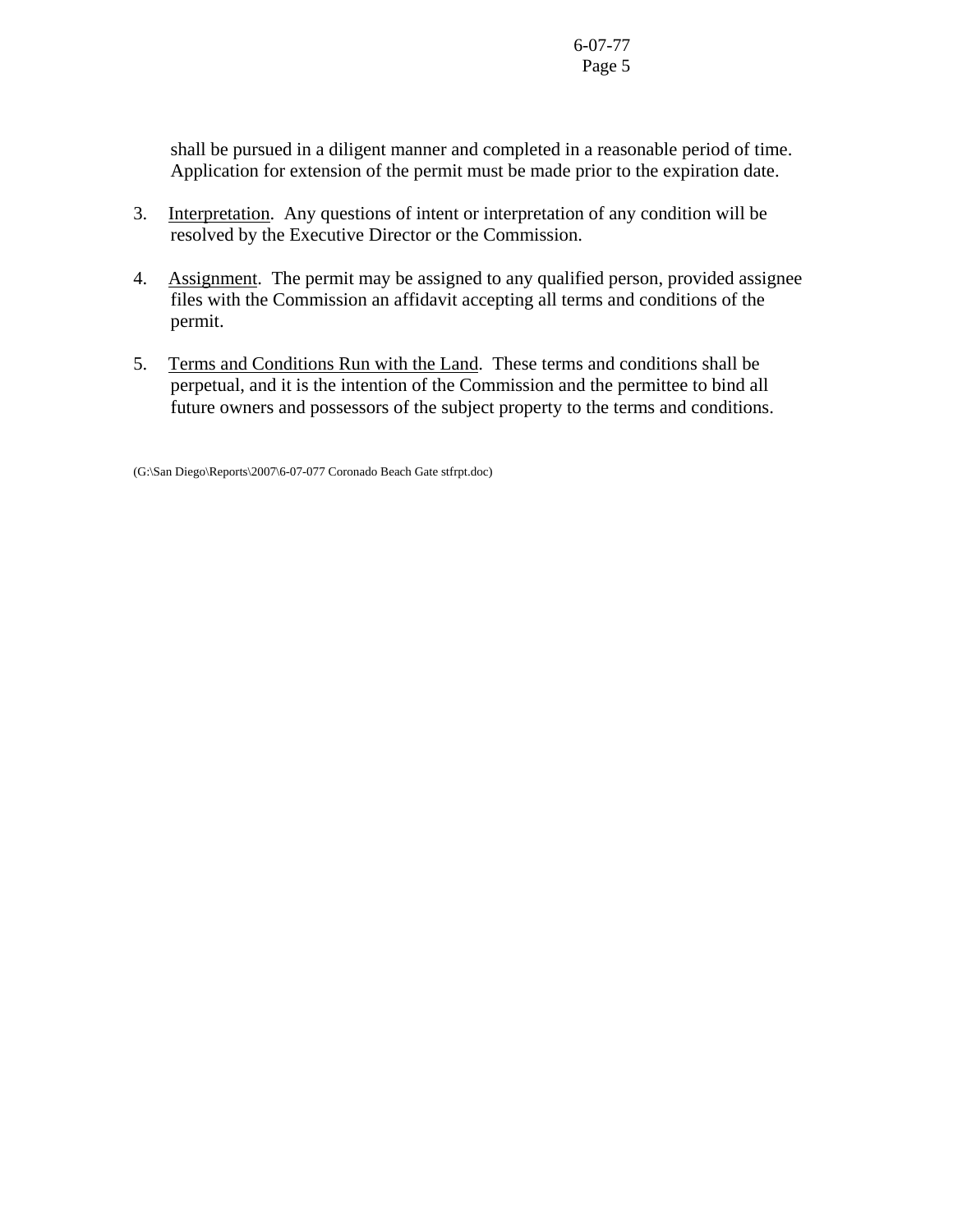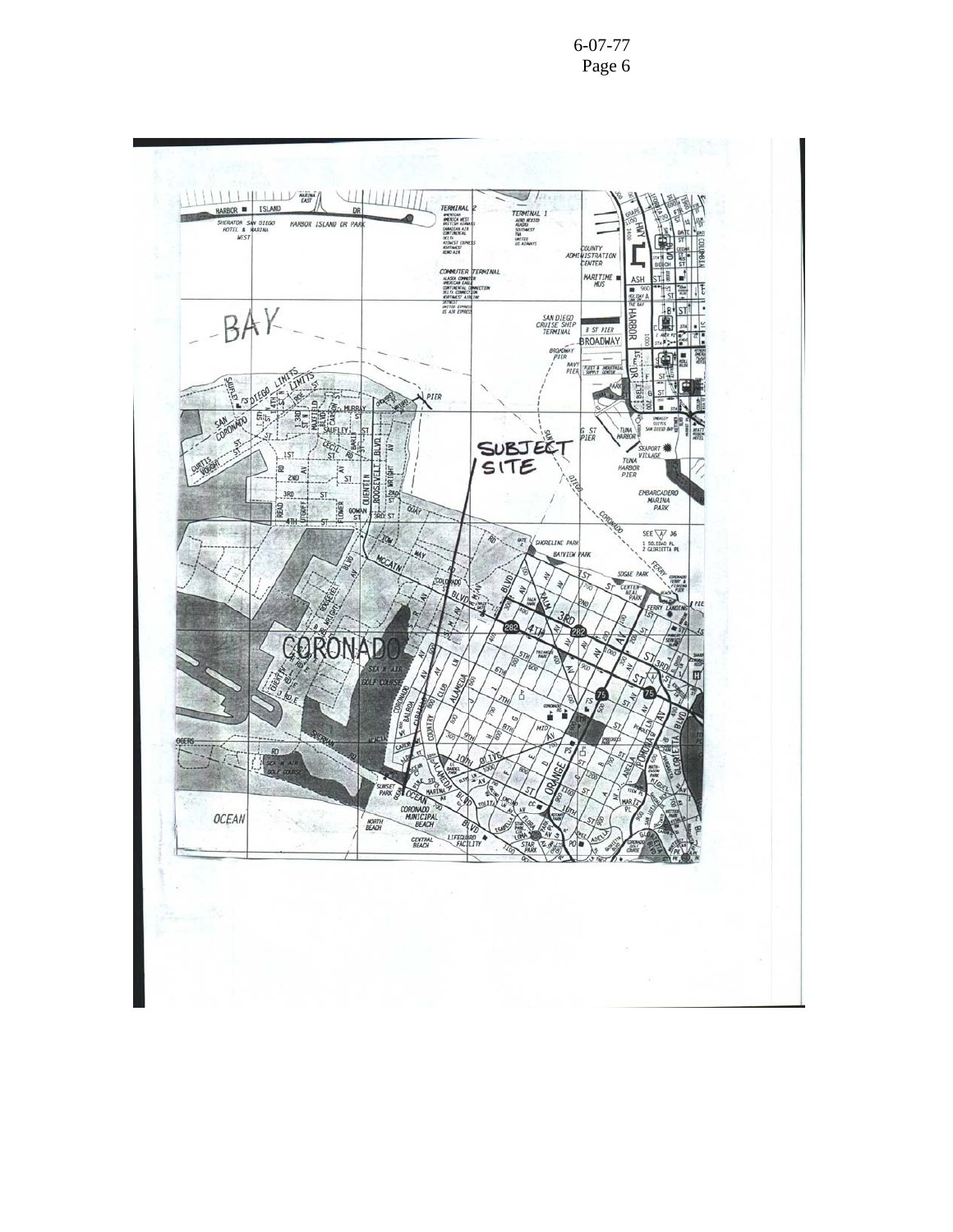